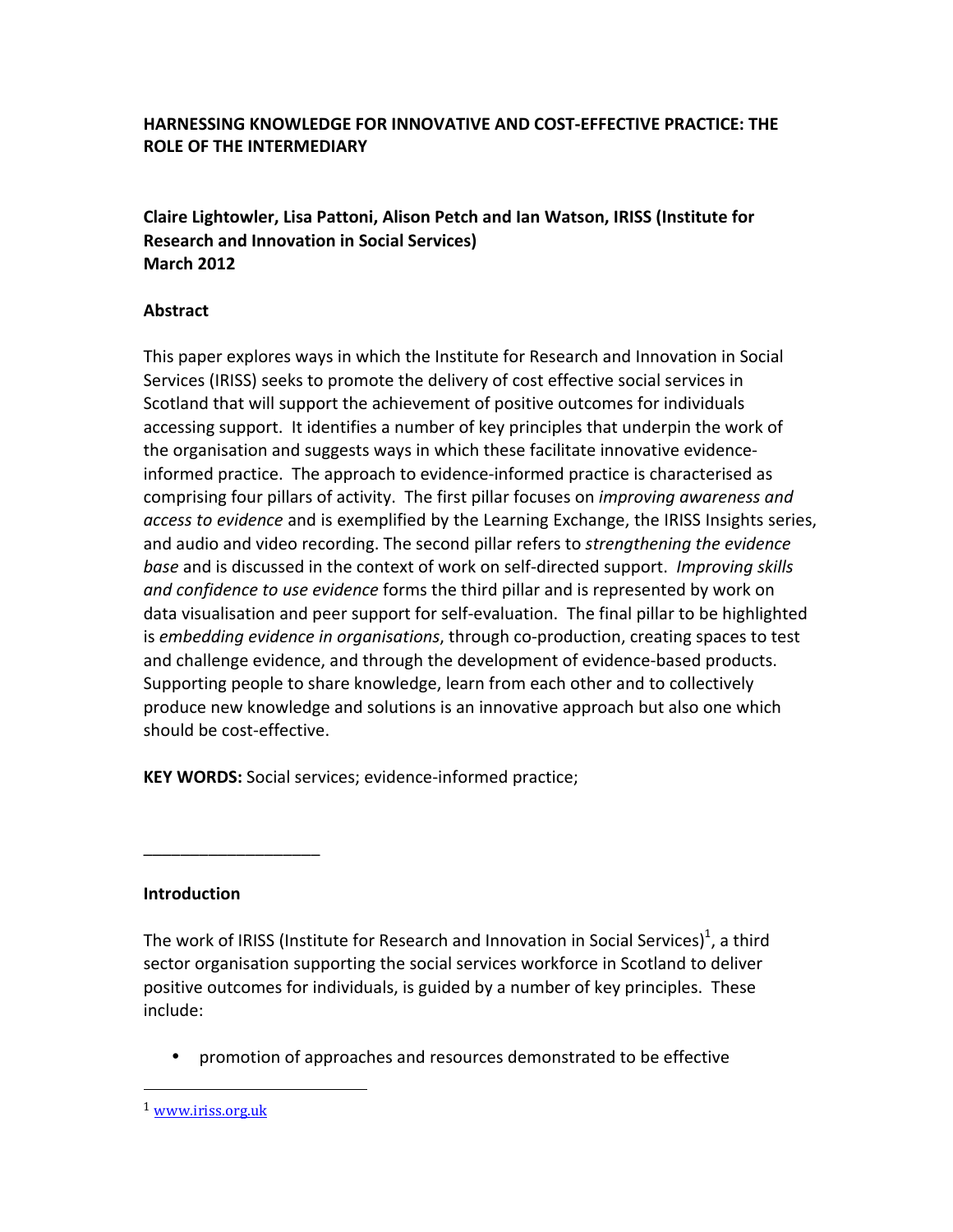- detailed development and testing of initiatives, for example through service design, which are then available for scaling
- a focus on project outcomes and impact, adopting implementation models shown to be effective
- effective use of open source and open access media for rapid and widespread communication
- working in partnership through collaboration and co-production to ensure grounded projects and maximum buy-in, and
- fostering of effective networks to enable spread, replication and mutual learning.

This approach to harnessing existing resources in a nimble and flexible manner, underpinned by technical support, is facilitated by our multidisciplinary staff group which offers a unique blend of skills focused on policy, practice, research and evaluation, service design and digital media. This team generates an environment in which ideas cross-fertilise and a culture that is open to, and confident with, change and experimentation. 

The principles outlined above shape IRISS's approach to cost effective and innovative evidence informed practice. Much of our evidence-informed practice activity is characterised by the development and trial of innovative methods and approaches, building on what is already known but moving into the unknown, trying things out where there are no guarantees of success. Our stance is that whether innovation is radical or incremental, it implies a real change in how things are done (IRISS, 2011). While acknowledging the complexity of the implementation process, IRISS's approach is pragmatic, seeking to accommodate the practical realities of achieving evidenceinformed practice in a cost effective manner.

Our work is characterised by four pillars of activity, depicted below.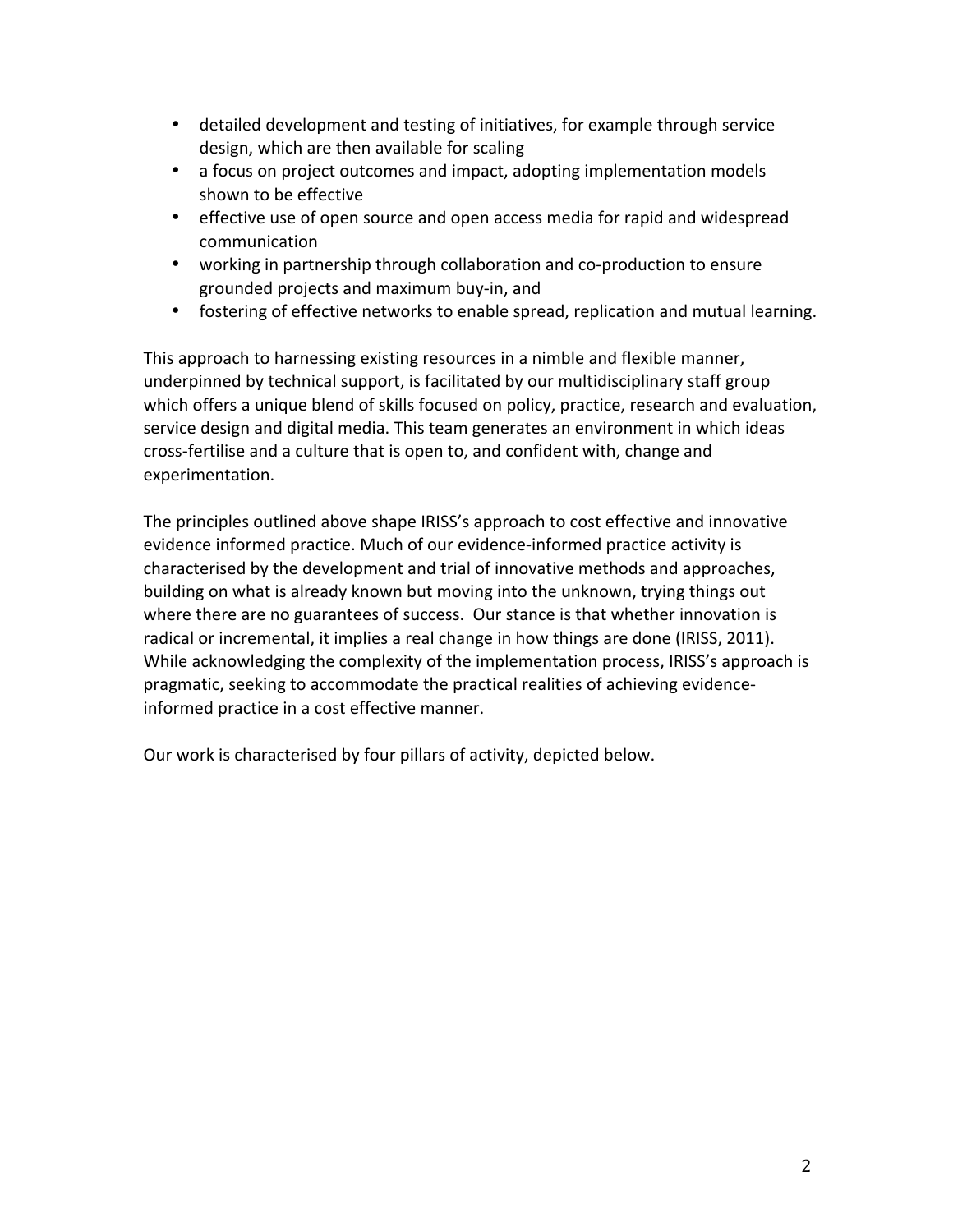

This builds on Ward et al (2009) who identified three possible roles for those supporting the knowledge translation process: information management (helping teams find, package and disseminate information), linkage and exchange (facilitating discussions between the teams and relevant experts) and capacity building (helping teams develop their capacity to exchange knowledge). Meyer defines these three groups respectively as knowledge managers, linkage agents and capacity builders (Meyer, 2010: 121).

Our approach also draws on Best et al (2008) who identified three distinct generations of knowledge to action models. The first generation, linear models, dominant from the 1960s to the 1990s, focused on research dissemination as the route to action. Relationship models become more common in the 1990s, in recognition of the need to build relationships between policy, practice and research. Most recently, Best et al suggest, there has been a focus on systems models as the most important factor in improving knowledge use, focusing on the way in which knowledge is embedded within organisations and systems.

Each pillar of our evidence-informed practice work broadly relates to a different element of the knowledge to action journey outlined by Best et al (2008) and Ward et al (2009). Improving awareness and access to evidence builds on information management thinking and approaches; strengthening the evidence base includes elements of linkage and exchange (focusing in part on strengthening the evidence base through strengthening connections and understanding) and capacity building (focused on filling gaps in knowledge which limit social service action); improving skills and confidence to use evidence relates to capacity building; and embedding evidence in organisations builds on systems and organisational models.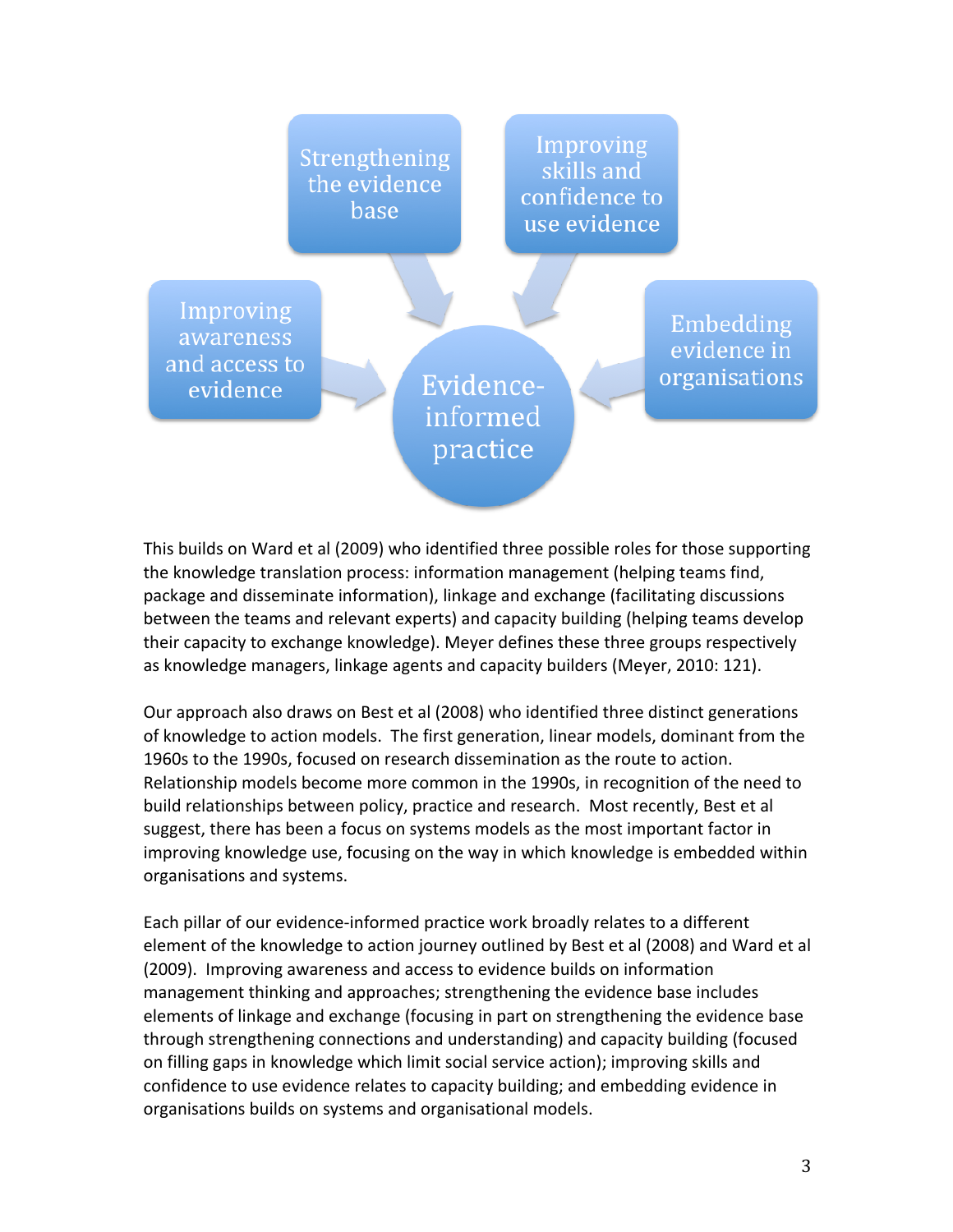#### **Improving awareness and access to evidence**

The first pillar of our evidence-informed practice activity focuses on ensuring social service stakeholders have awareness of, and the ability to access, different forms of evidence. It is an essential prerequisite for evidence-informed practice, but on its own is not sufficient. In line with Best et al (2008), this is the longest established area of activity for IRISS, and thus the area where we can draw on several innovative and costeffective examples.

### *Learning Exchange*

The Learning Exchange<sup>2</sup> is a digital library designed to facilitate the sharing of information and knowledge in various formats: audio, video and text. The Learning Exchange was built in-house using open source software (Drupal<sup>3</sup>) rather than proprietary software, which allows us greater control over functionality and enables us to respond flexibly and quickly to changing user needs and the ever changing technical environment. This approach not only delivers what we believe is a better product, it saves money on annual maintenance and support fees.

The Learning Exchange provides both a place to house materials not readily available and the facility to create collections of materials already available online (linking to, rather than reproducing, existing content). Because it is structured in a way that is friendly towards search engines, the Exchange increases the 'findability' of valuable materials that otherwise might be overlooked. In addition the content of the Learning Exchange is harvested by Social Services Knowledge Scotland  $(SSKS)<sup>4</sup>$ , a portal to social service knowledge and information created by NHS Education for Scotland (NES) in partnership with IRISS.

# *IRISS Insights series and storyboards*

IRISS Insights are brief, accessible and practice-oriented summaries of published evidence on a wide range of topics from measuring personal outcomes, to attachmentinformed practice with looked after children and supporting people with dementia<sup>5</sup>. Well received by practitioners, these are fairly typical of evidence reviews produced for practitioner or policy audiences. However, IRISS is committed to trying out innovative approaches to more effectively communicate evidence, for example through the production of creative storyboards. Creative storyboards are video animations that harness the power of graphic media to explain and simplify complex concepts. They

<sup>2</sup> http://lx.iriss.org.uk/. For more details on the creation and evolution of the Learning Exchange see http://en.wikipedia.org/wiki/IRISS

<sup>3</sup> http://en.wikipedia.org/wiki/Drupal

<sup>4</sup> http://www.ssks.org.uk

<sup>5</sup> For full list of IRISS Insights see http://www.iriss.org.uk/category/resource-categories/iriss-insights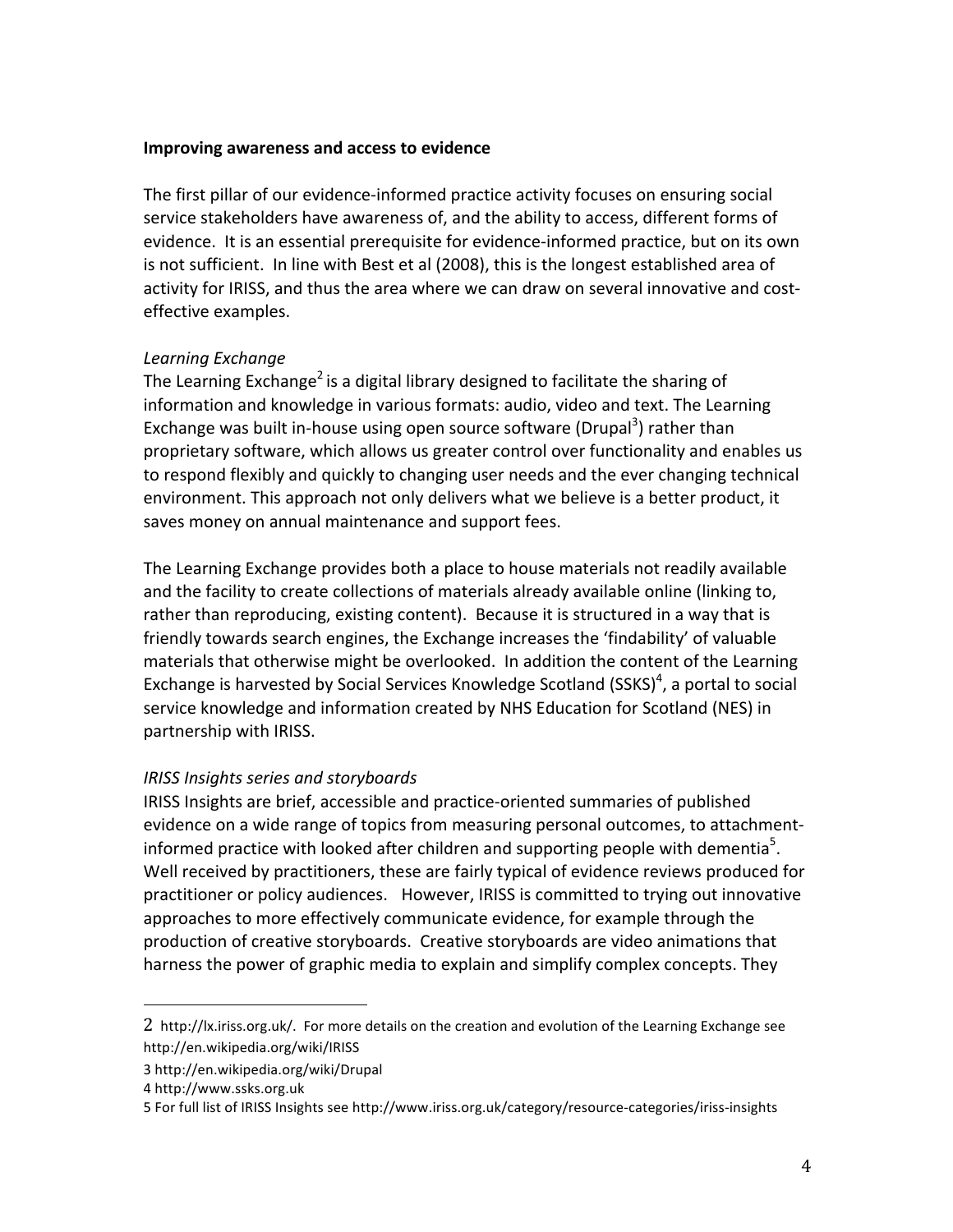combine an audio backtrack with the drawing of accompanying images. To date when producing storyboards, IRISS staff have written and recorded the script, and an external contractor has produced complementary drawings. This process has proved costeffective, the cost for a storyboard approximating the publishing and printing costs associated with 1500 hardcopies of an IRISS insight. Feedback indicates that this method has been welcomed as a useful, creative way of making complex information understandable. 

### *Audio and video recording*

Recording research seminars and conference presentations is an effective and inexpensive way of capturing and sharing knowledge. Since 2006 IRISS has been disseminating these recordings as podcasts<sup>6</sup>, either direct from the IRISS website or from the iTunes Store<sup>7.</sup> This is cost-effective for IRISS and, importantly, for our contributors, whose time commitment to the process is relatively small compared to other mechanisms for sharing knowledge. In June 2012 we re-launched the podcast series as IRISS.fm, internet radio for Scotland's social services<sup>8</sup>, the intention being to extend the scope of the podcast beyond the traditional lecture or conference presentation to include discussions and debate. This move also aims to encourage and stimulate all stakeholders  $-$  practitioners, carers and people who use services  $-$  to contribute, both assisting the development of the evidence base and embedding the use of the evidence.

While IRISS.fm is designed to a high standard we also encourage stakeholders to embrace the use of other kinds of audio sharing services such as Audioboo $9$  and Soundcloud<sup>10</sup>, both of which may be used free of charge but which also offer inexpensive enhanced services.

Video can also be an effective way of disseminating evidence of all types and we have created a wide range of material in this medium $^{11}$ . Video streaming services such as Vimeo<sup>12</sup> have dramatically reduced the cost of distributing video by offering affordable rates and managing all technical aspects of video formatting. Given that social services have an oral rather than knowledge-based culture (Barratt 2003) which often results in staff valuing direct practical experience rather than other forms of learning, the production of audio and video recordings can be seen as a cost-effective response to this culture.

<sup>6</sup> http://www.iriss.org.uk/services/audio-recording-and-podcasting

<sup>7</sup> http://itunes.apple.com/gb/podcast/institute-for-research-innovation/id206393108 (or go to podcasts in the itunes store and search for 'social work')

<sup>8</sup> http://www.iriss.org.uk/irissfm

<sup>9</sup> http://audioboo.fm

<sup>10</sup> https://soundcloud.com

<sup>11</sup> http://www.iriss.org.uk/category/resource-categories/videos

<sup>12</sup> http://vimeo.com/iriss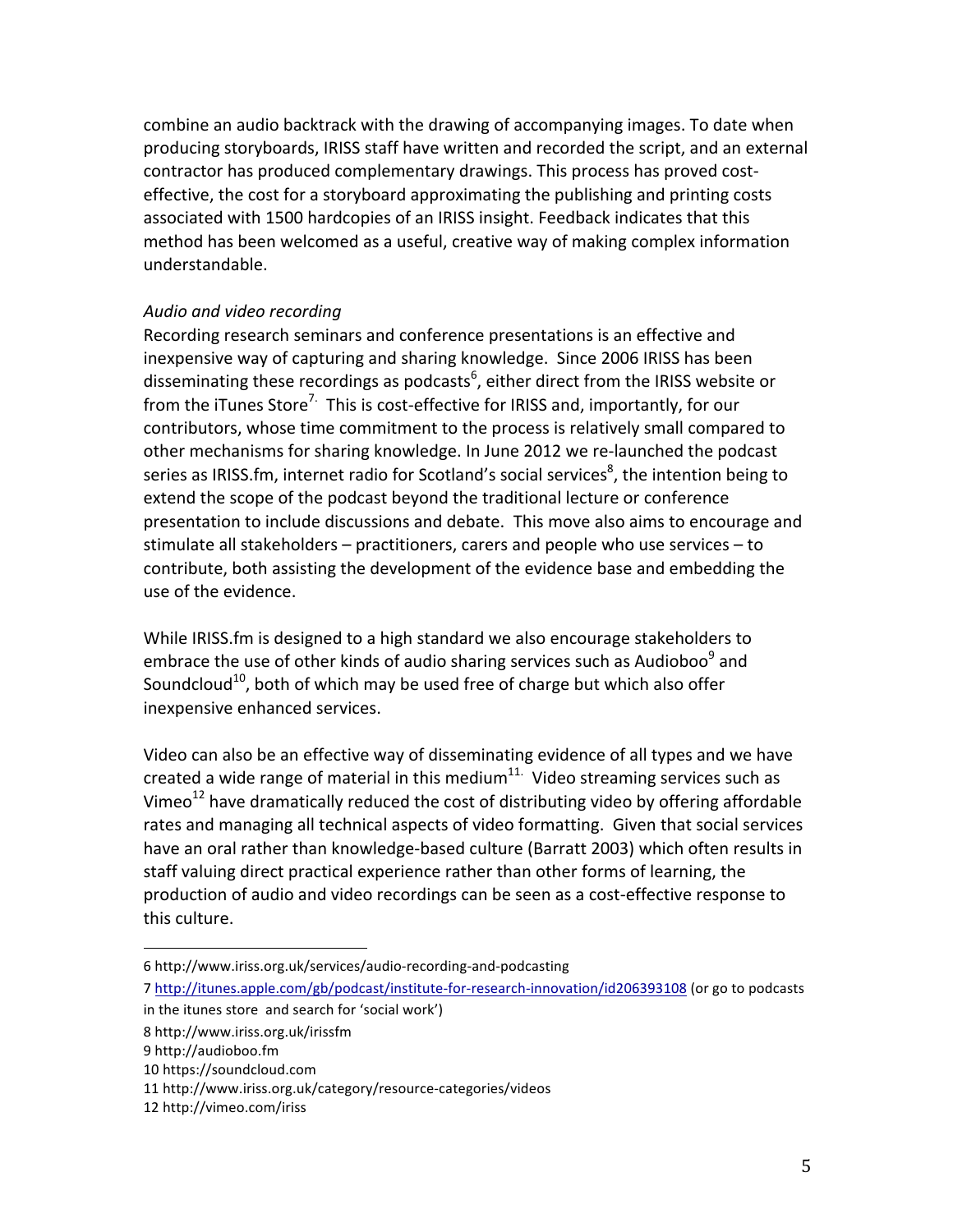In addition to producing audio and visual recordings, IRISS worked in collaboration with the Scottish Mental Health Arts and Film Festival<sup>13</sup> to create MindReel<sup>14</sup>, a selection of films submitted to the Festival since its inception in 2006. While some of the films are available commercially, many were made by independent film-makers and were not readily available to wider audience. IRISS negotiated licensing terms that allow the films to be freely used for educational purposes, creating a valuable and valued educational resource from videos that were, for the most part, unavailable. These films can play a vital part in improving our understanding of, and reducing the sigma attached to, mental ill-health.

An important component of MindReel is its use of Vimeo to host and distribute the films. Before the advent of streaming video services, it would have been necessary to invest in a server (say £5000) and the associated technical support. In contrast, at the time of writing, our Vimeo subscription is about £160 per year, allowing us to provide access to just over 100 films. Vimeo takes care of all technical format issues - including the enormous task of testing playback on the increasing variety of mobile devices - to ensure that the videos will almost certainly play on any device or browser. This kind of service makes MindReel economically viable and cost-effective.

### **Strengthening the evidence base**

Whilst the initiatives of pillar one combine to provide an infrastructure that supports finding, sharing and using evidence, a second pillar is necessary to support the continuing creation and development of the evidence base. Our work in this area includes identifying evidence gaps, producing new evidence and facilitating discussion around evidence needs.

# *Self-directed support: Evidence Explorers*

One of our key contributions to strengthening the evidence base includes facilitating the co-creation of evidence between researchers, practitioners, policy makers and people supported by carers or services. There is evidence that developing collaborations, particularly where people can 'try out' research findings and conduct their own research, can support the use of research (Nutley, 2003).

This approach is typified in our project focusing on self-directed support (SDS), which brought together people with expertise in SDS (including people supported by services, policy-makers, academics, social services practitioners and service providers) to explore

<sup>13</sup> The Scottish Mental Health Arts and Film Festival is one of Scotland's most diverse cultural events, covering everything from music, film and visual art to theatre, dance, and literature. The Film Festival has global significance, attracting submissions from Spain, Australia, USA and Canada

http://www.mhfestival.com

<sup>14</sup> MindReel http://www.mindreel.org.uk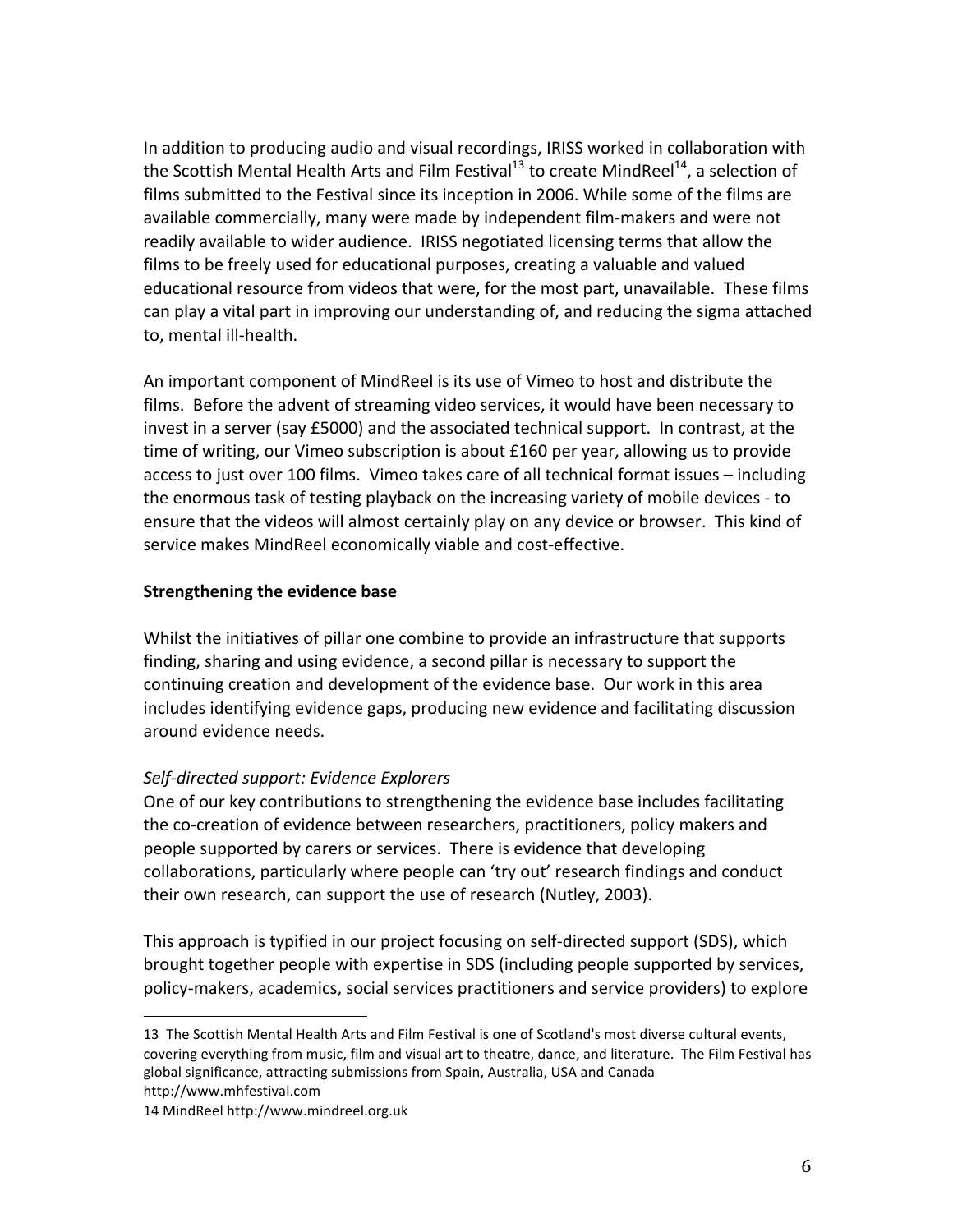evidence around achieving SDS. Thirty people were involved, some throughout the project, others intermittently. The purpose of the project was twofold: first to contribute to the evidence base for achieving SDS, and second to explore the process of combining the expertise and knowledge of several different stakeholder groups as a means to generate the best possible evidence for use in practice.

We see this project as part of an 'action research' process which by its very nature is iterative and reflective and allows groups of people to work together to solve problems identified as important to the group. The project partners began, therefore, by exploring common interests and identifying areas they wanted to work on, within the broad remit of exploring evidence related to SDS. Participants chose to focus on exploring the evidence about SDS and human rights, SDS and black and minority ethnic groups, and SDS and mental health. Project partners were involved in a range of activities, such as, running 'bring your own evidence (BYOE)' events where participants brought a piece of evidence they found convincing and examined why, they conducted focus groups, reviewed literature, and asked their networks questions about current evidence gaps.

Bringing people with different forms of expertise together to explore and generate new evidence, with no one form of evidence taking precedence, is a relatively innovative approach in the social services in Scotland. As is initiating a project without a set destination in mind, which allows for the focus to be developed by those involved. For the organisations involved in this process it is a cost-effective approach, building as it does on the knowledge, time and energy of all those involved, and supporting a focus on the issues of key importance.

The evidence generated during the Evidence Explorers work has contributed to the thinking behind another project, Pilotlight. Pilotlight aims to design four pathways to self-directed support in the form of blueprints. A blueprint is a service design concept, building a comprehensive picture detailing a service from the perspective of the provider and the user. This innovative blueprinting process was chosen because it is collaborative – involving people using the service, delivering the service and commissioning the service at each stage of the design. The visual nature of the design process allows ideas to be shared and refined quickly before rapidly testing the ideas in low-cost ways.

The links between the Evidence Explorers and Pilotlight projects have raised questions for us about the relationship between evidence and innovation. We intend to explore this relationship in greater detail in 2013.

#### **Improving the skills and confidence to use evidence**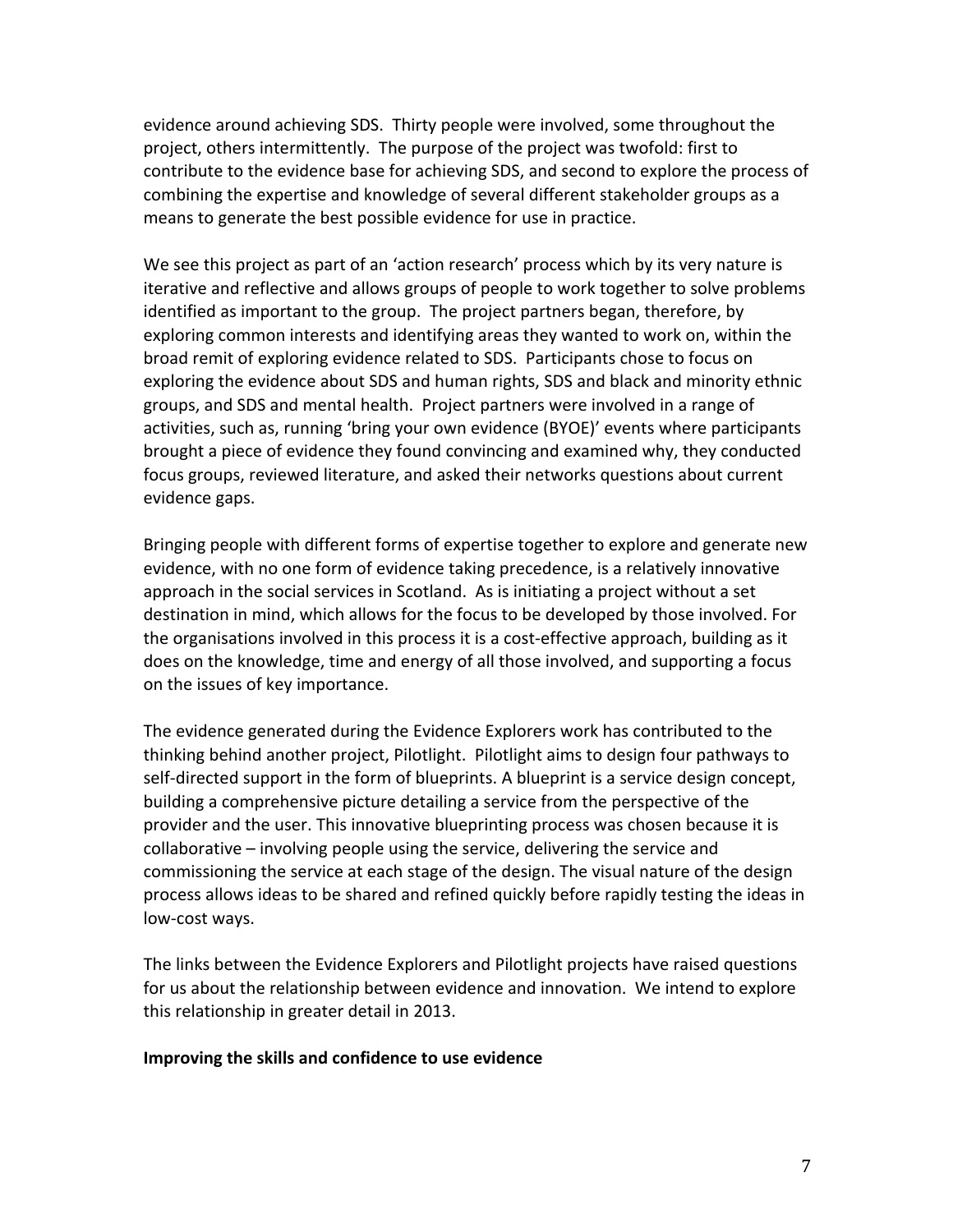The third pillar of our approach focuses on improving the skills and confidence of social service stakeholders to use evidence appropriately and effectively. Activities within this pillar include demonstrating what is possible through evidence use, highlighting the benefits of improving evidence related skills, and developing individual skills and confidence.

Two recent projects highlight activity reflecting this element: data visualisation, and a self-evaluation peer group.

### *Data Visualisation tool*

This work is partly in response to the 2010 Social Work Inspectorate Agency's report, *Improving Social Work in Scotland*, which recommended that data visualisation could help social service practitioners make better decisions through providing clarity and insight into trends (SWIA, 2010). As well as developing a web-based tool to demonstrate the value of visualising statistical data<sup>15</sup>, we ran a series of workshops to encourage practitioners to use freely available data visualisation tools to create attractive, engaging and informative visualisations.

These activities are designed to help stakeholders to interrogate data, improve their understanding and, crucially, develop confidence to use and question data. This is not only innovative, but has been shown to lead to innovation. For instance, the use of data visualisation prompts people to think differently, to ask intelligent questions and make changes accordingly  $-$  educating and empowering both people who are supported by services and their supporters to aid their decision-making. The tool is available to use free of charge to anyone working in social services, and as it is built on open access software, incurs very little cost in its design.

# *Self-evaluation peer support group*

There are several organisations in Scotland which seek to improve skills and confidence to use evidence through training and development activities (such as the Social Research Association, AQMeN and the Social Services Research Group). Training is an important element of improving skills and confidence; however at IRISS we seek to go beyond this, by building on the collective skills, knowledge and experience across the social service workforce. One way in which we have done this is through working in partnership with Evaluation Support Scotland to establish a peer support group of people with an interest in self-evaluation, and we think crucially, with a specific piece of evaluation to undertake. A group of ten individuals has been established, bringing with them a range of relevant experience to share with other members of the group.

The initial meetings of the peer support group have been coordinated and designed by IRISS and Evaluation Support Scotland. However, we have designed the meetings to

<sup>15</sup> Data Visualisation tool (IRISS) http://look.iriss.org.uk/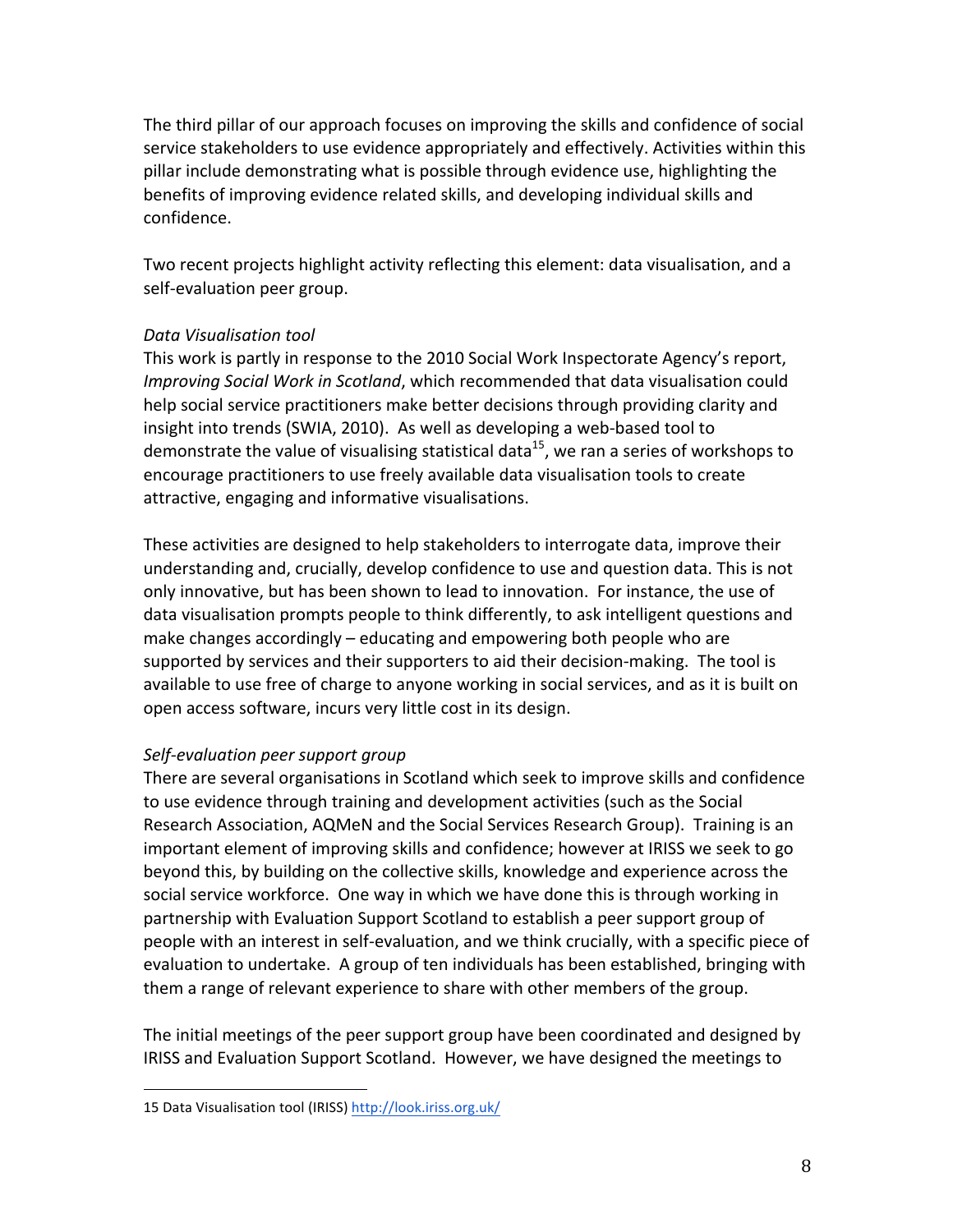increasingly transfer control over to the group and we are hoping that the group will continue beyond our direct involvement. One simple way in which this is encouraged is through sharing the hosting of meetings; an approach which also utilises the resources of the group and thus contributes to the cost-effectiveness of the project. Again, this approach involves recognising that the knowledge and capacity needed to improve skills and confidence around evidence use exists across the sector, and not exclusively in intermediary organisations like IRISS. Building evidence-related skills and confidence in this way is relatively new to the social services, thus innovative by our definition. Again, by sharing the resources and skills across the peer group members, this project represents good value for money for all partners.

### **Embedding evidence in organisations**

The final pillar of IRISS's evidence-informed practice work focuses on embedding and integrating evidence as the foundation of policy and practice (Wadsworth, 2010). At the heart of the IRISS strategy is a belief that evidence-informed practice has to be at the core of the social services sector, embedded in routine practice through mechanisms such as supervision and evidence-based reporting, and integrated throughout the organisation, whether statutory or independent, at all levels. Our approach is to work with a small number of partners to model and test practice in a specific area and, once we are satisfied it is robust, to make it available nationally.

### *Leading for Outcomes*

A good example of this approach is Leading for Outcomes, a series of manuals designed to assist managers in embedding a personal outcomes approach in the work of their team. This programme draws on two bodies of evidence, one relating to effective leadership, and the other the extensive body of work on user-defined outcomes initiated by the Social Policy Unit (Qureshi, 2001) and further refined at Glasgow University (Petch et al, 2007). A core manual was developed, focused on ensuring understanding of the approach through a series of practical exercises; four specialist manuals target specific groups. An initial audit allows teams to identify their own learning needs and select a relevant pathway.

These manuals support innovation in social services as they encourage practitioners to shift the balance of power from the professional towards the service user (Boyle et al, 2010). This requires a radical culture shift from existing practice, where the provision of support in Scotland has typically been led by what is available rather than by what outcomes people want to achieve. The manuals have also been created with costeffectiveness for the social service community in mind. They have been designed to be able to be used flexibly by organisations, teams or individuals seeking to practice in an outcomes-focused way. They are free to all to download, and whilst we spend money on designing the guides to ensure accessibility, we do not spend money on expensive printing costs, thus enabling us to produce such resources in a cost-effective way.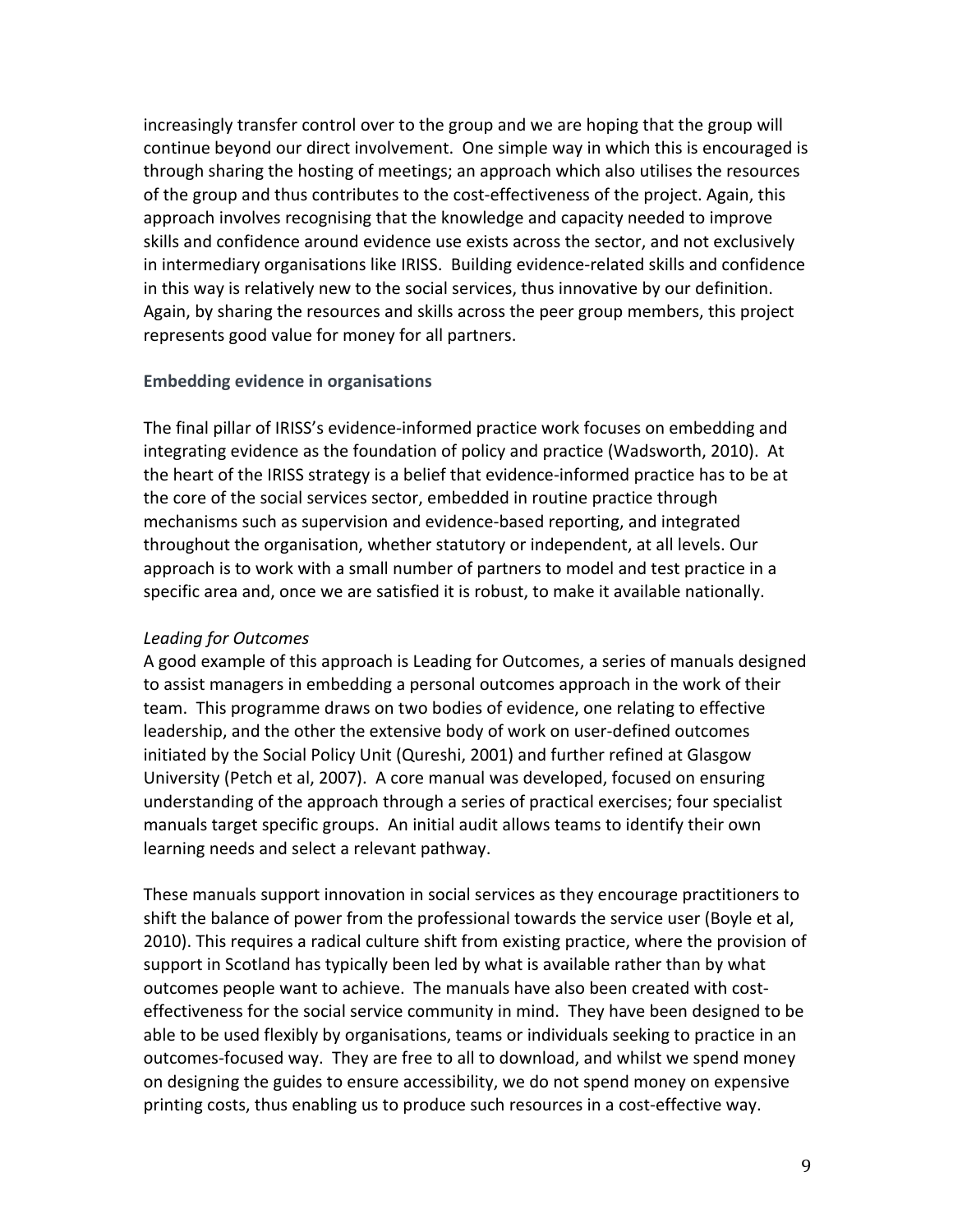# **Conclusion**

Our evidence-informed practice work involves harvesting existing knowledge, skills and resources across the social service sector. Supporting people to share knowledge, learn from each other and to collectively produce new knowledge and solutions is both an innovative approach but also one which we believe to be cost-effective. This is based on logic rather than detailed cost effectiveness studies; we have however promoted the replication of approaches which have been subject to such scrutiny through our Money Matters series<sup>16</sup>.

The focus at IRISS enables the mobilisation of knowledge known to some but initially unknown to others, and supports the production of a more robust evidence which builds on a wide range of evidence types. Combining this with our innovative use of technology has offered an inexpensive means of providing better evidence-informed products and services to our stakeholders. It can also create numerous opportunities to do more with less-even in our current economic climate.

We believe that our organisational capacity to take an innovative and cost-effective approach to evidence informed practice is facilitated by a number of key ingredients:

- 1. We have perceived freedom away from statutory requirements
- 2. We are small, and as such can react more quickly to changes in policy/demand from the sector.
- 3. We operate in a culture which is informal, open and inquiring and which values experimentation
- 4. We have the capacity to move financial or other resources around different projects and activities which enhances our ability to address issues where and when they emerge
- 5. We are positioned between policy, practice and research communities, thus perceived as independent and trusted to facilitate knowledge sharing.

These elements combine to enable a culture where we can develop, and promote the use of tools and techniques for embedding knowledge, evidence and innovation in practice.

# **References**

Barratt M (2003) Organizational support for evidence-based practice within child and family social work: a collaborative study, *Child and Family Social Work*, 8, 143-150

<sup>16</sup> http://www.iriss.org.uk/resources/money-matters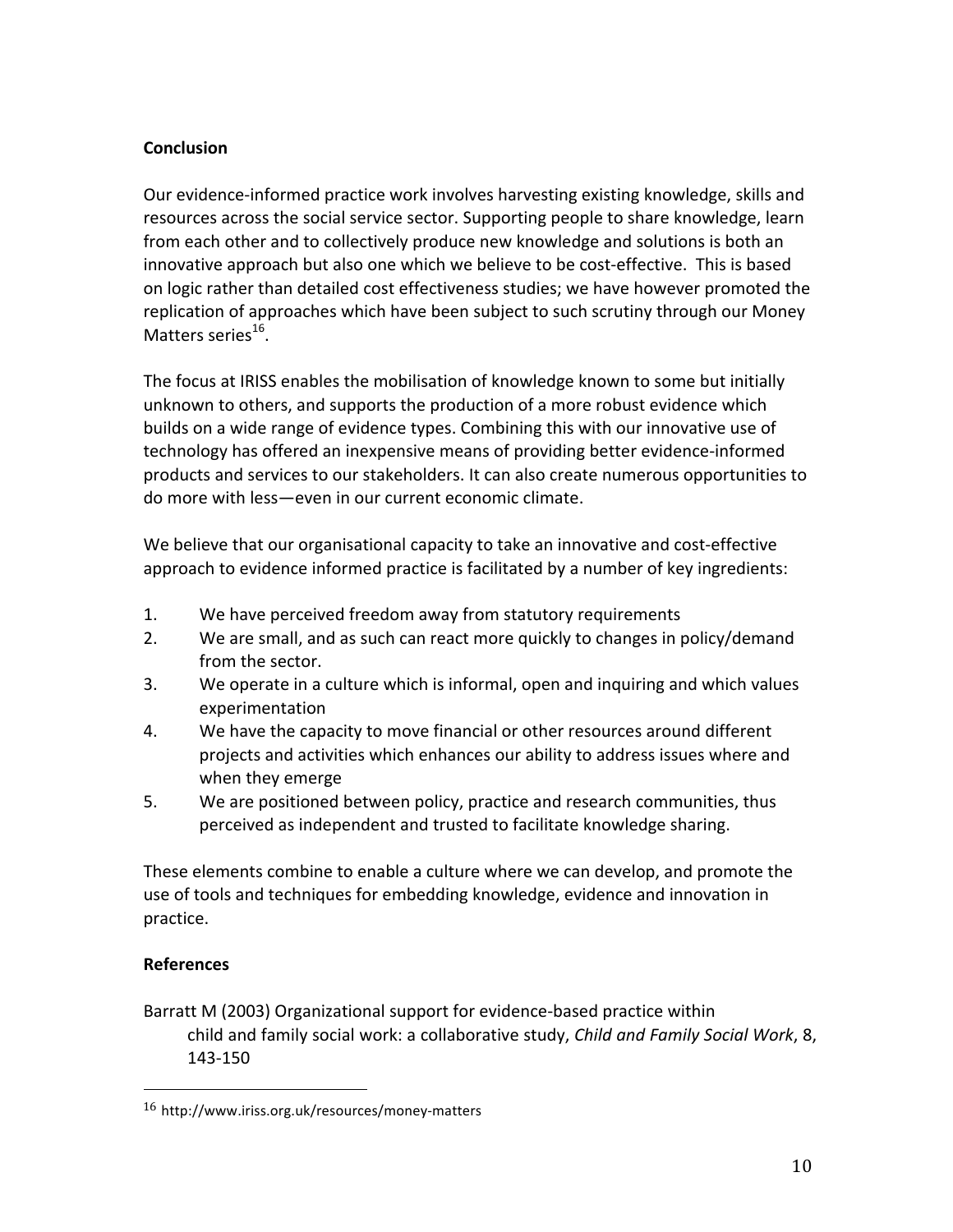- Best A, Terpstra JI and Moor G (2008) 'Windows on our world: Conceptual and organizational models for knowledge to action' - paper presented to the NORFACE seminar 'Improving the use of evidence in the policy process', Oslo, October
- Boyle D, Coote A, Sherwood C and Slay J (2010) *Right here, Right now Taking coproduction into the mainstream*, London: NESTA and New Economics Foundation
- IRISS (2011) Strengths based approaches for working with individuals. Available from: http://www.iriss.org.uk/resources/strengths-based-approaches-workingindividuals
- Meyer M. (2010) The rise of the knowledge broker, *Science Communication*, 32 (1), 118–127
- Nutley SM (2003) Increasing research impact: early reflections from the ESRC Evidence Network, Working Paper 16, ESRC UK Centre for Evidence Based Policy and Practice, Queen Mary, University of London. (Accessible via www.EvidenceNetwork.org)
- Petch A, Cook A, Miller E, Alexander HE, Cooper A, Hubbard G and Morrison J (2007) Users and Carers Define Effective Partnerships in Health and Social Care. Available at www.jitscotland.org.uk/action-areas/themes/involvement.html
- Qureshi H (2001) *Outcomes in Social Care Practice,* Outcomes of Community Care Practice Number Seven, University of York: Social Policy Research Unit
- SWIA (Social Work Inspection Agency) (2010) Improving Social Work in Scotland: A report on SWIA's Performance Inspection Programme 2005-09, http://www.scotland.gov.uk/Publications/2010/03/24113359/0
- Wadsworth Y (2010) *Building in Research and Evaluation,* Walnut Creek: Left Coast Press
- Ward V, House A and Hamer S. (2009) Knowledge brokering: the missing link in the evidence to action chain?, *Evidence and Policy*, 5 (3), 267-279